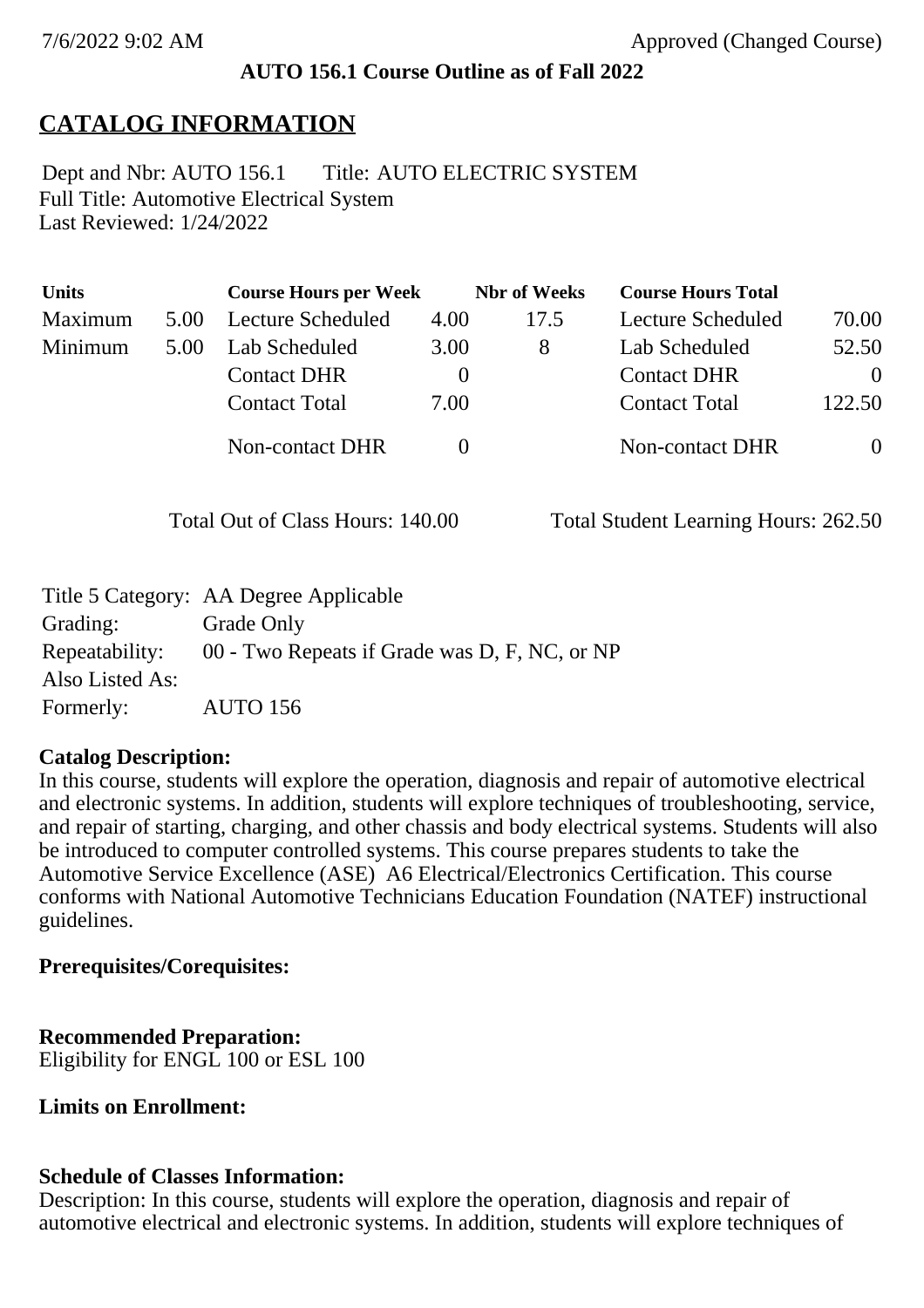troubleshooting, service, and repair of starting, charging, and other chassis and body electrical systems. Students will also be introduced to computer controlled systems. This course prepares students to take the Automotive Service Excellence (ASE) A6 Electrical/Electronics Certification. This course conforms with National Automotive Technicians Education Foundation (NATEF) instructional guidelines. (Grade Only) Prerequisites/Corequisites: Recommended: Eligibility for ENGL 100 or ESL 100 Limits on Enrollment: Transfer Credit: Repeatability: Two Repeats if Grade was D, F, NC, or NP

# **ARTICULATION, MAJOR, and CERTIFICATION INFORMATION:**

| <b>AS Degree:</b><br><b>CSU GE:</b> | Area<br><b>Transfer Area</b> | Effective:<br>Effective: | Inactive:<br>Inactive: |
|-------------------------------------|------------------------------|--------------------------|------------------------|
| IGETC:                              | <b>Transfer Area</b>         | Effective:               | Inactive:              |
| <b>CSU Transfer:</b>                | Effective:                   | Inactive:                |                        |
| <b>UC</b> Transfer:                 | Effective:                   | Inactive:                |                        |

**CID:**

### **Certificate/Major Applicable:**

[Both Certificate and Major Applicable](SR_ClassCheck.aspx?CourseKey=AUTO156.1)

# **COURSE CONTENT**

### **Student Learning Outcomes:**

Upon completion of the course, students will be able to:

- 1. Explain the process of testing electrical and electronic systems in motor vehicles.
- 2. Perform computer network diagnosis.
- 3. Utilize various types of electrical diagnostic test equipment.

4. Demonstrate skills necessary to pass the ASE (Automotive Service Excellence) A6 Auto Electrical/Electronics Certification.

## **Objectives:**

Upon completion of this course, students will be able to:

- 1. Explain theories of automotive electrical and electronic systems design and operation.
- 2. Differentiate among types of electrical circuits.
- 3. Troubleshoot electrical circuits.
- 4. Diagnose electrical system problems using electrical system schematics.

5. Test, evaluate and repair common electrical systems.

6. Explain the requirements and processes for obtaining ASE A6 Auto Electrical/Electronic

Certification and Bureau of Automotive Repair (B.A.R.) Lamp Adjuster Certification.

7. Diagnose and repair computer control networks and related components.

8. Use computer information systems, manufacturers shop manuals, and the Internet to access necessary repair information.

### **Topics and Scope:**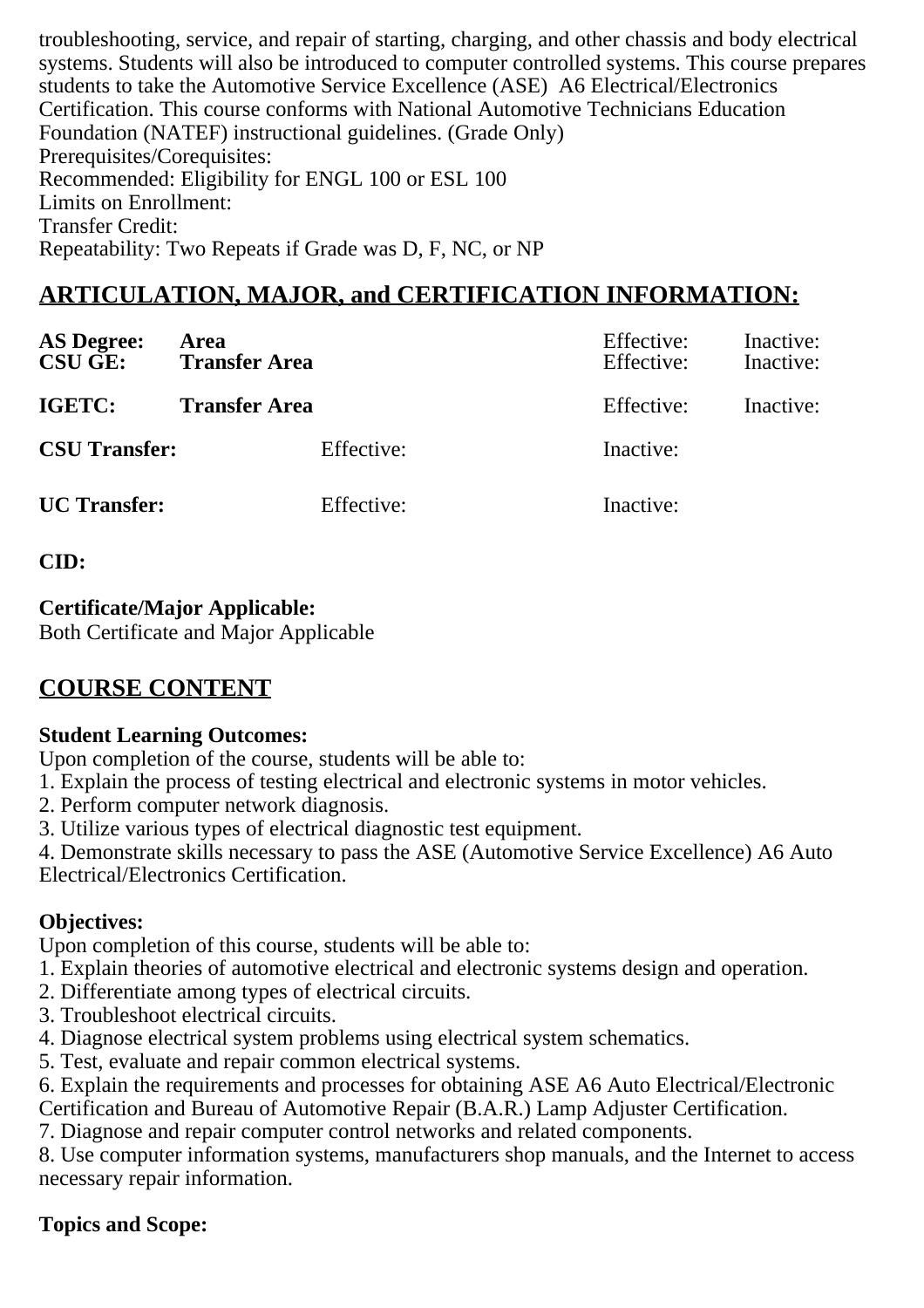This course conforms with National Automotive Technicians Education Foundation (NATEF) instructional guidelines as of 2014 and also includes general safety and operational principles.

- I. Service Information, Tools, and Safety
- A. Fire Extinguisher\*
- B. Vehicle Hoisting\*
- C. Safety Check\*
- D. Work Order (A6-A-1)
- E. Vehicle Service Information (A6-A-3)
- F. Vehicle Service History (A6-A-3)
- G. Technical Service Bulletins (A6-A-3)
- H. Vehicle Identification Number (VIN) Code (A6-A-4)
- I. Vehicle Safety Certification Label (A6-A-4)
- J. High-Voltage Circuits Identification (A6-B-7)
- K. Hybrid High-Voltage Disconnect (A6-A-18)
- L. Temporary Disabling of an Airbag (A6-H-6)
- II. Environmental and Hazardous Materials
	- A. Proper Handling and Disposal
- B. Material Safety Data Sheet (MSDS)\*
- III. Electrical Fundamentals\*
- IV. Electrical Circuits and Ohm's Law\*
- V. Series, Parallel, and Series-Parallel Circuits
- A. Series Circuit Worksheet #1 (A6-A-5)
- B. Series Circuit Worksheet #2 (A6-A-5)
- C. Series Circuit Worksheet #3 (A6-A-5)
- D. Parallel Circuit Worksheet #1 (A6-A-5)
- E. Parallel Circuit Worksheet #2 (A6-A-5)
- F. Parallel Circuit Worksheet #3 (A6-A-5)
- G. Series-Parallel Circuit Worksheet #1 (A6-A-5)
- H. Series-Parallel Circuit Worksheet #2 (A6-A-5)
- I. Series-Parallel Circuit Worksheet #3 (A6-A-5)
- VI. Circuit Testers and Digital Meters
- A. Digital Multimeter Use for Electrical Problems (A6-A-7)
- B. Test Light Usage (A6-A-8)
- C. Circuit Testing Using a Fused Jumper Wire (A6-A-10)
- VII. Oscilloscopes and Graphing Multimeters (A6-A-9)
- VIII. Automotive Wiring and Wire Repair
- A. Fusible Links, Circuit Breakers, and Fuses (A6-A-13)
- B. Inspect and Test the Switches (A6-A-14)
- C. Inspect Wiring and Connectors (A6-A-15)
- D. Wire harness and Connector Repair (A6-A-16)
- E. Solder Wire Repair (A6-A-17)
- IX. Wiring Schematics and Circuit Testing
- A. Identify/Interpret Electrical Systems Concerns (A6-A-2)
- B. Diagnose Electrical/Electronic Circuits (A6-A-5 and A6-A-6)
- C. Locate Shorts, Grounds, and Opens (A6-A-11)
- X. Capacitance and Capacitors
	- A. Blower Motor Radio Noise (A6-H-7)
- B. Capacitor Functions
- XI. Magnetism and Electromagnetism
	- A. Principles of magnetism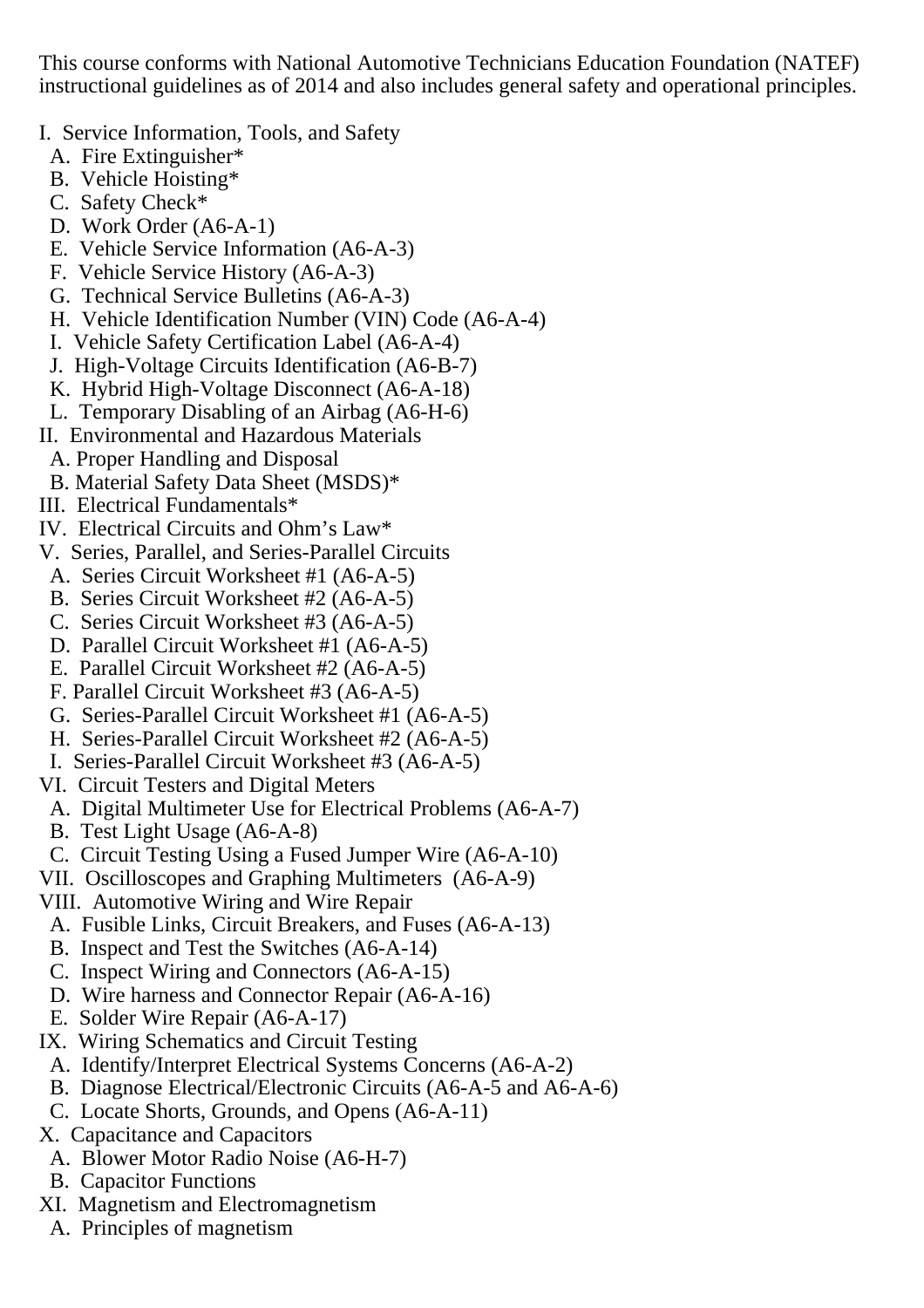- B. Inspect and Test the Relays (A6-A-14)
- XII. Electronic Fundamentals\*
- XIII. Computer Fundamentals
	- A. Computer Functions
- B. PCM (Powertrain Control Module) Actuators Diagnosis (A8-B-5)
- XIV. CAN (Controller Area Network)
- A. Network Communications
- B. Module Communication (A8-B-4)
- XV. Batteries Specifications\*
- XVI. Battery Testing and Service
	- A. Key Off Battery Drain (A6-A-12)
	- B. Battery and Capacity Tests (A6-B-1 and A6-B-2)
	- C. Electronic Memory Saver Usage (A6-B-3)
	- D. Service and Replace the Battery (A6-B-4)
	- E. Battery Charging (A6-B-5)
	- F. Jump Starting (A6-B-6)
	- G. Reinitialization (A6-B-8)
- H. Hybrid Auxiliary Battery (A6-B-9)
- XVII. Cranking System Identification\*
- XVII. Cranking System Diagnosis and Service
- A. Starter Disassembly and Testing\*
- B. Starter Solenoid Testing\*
- C. Starter Voltage Drop/Current Draw Tests (A6-C-1, A6-C-2, and A6-C-6)
- D. Starter Relays and Solenoids (A6-C-3, A6-C-5)
- E. Remove and Install the Starter (A6-C-4)
- XIX. Charging System
	- A. Alternator Identification\*
	- B. Charging System Diagnosis and Service
	- C. Alternator Disassembly\*
- D. Alternator Rotor Testing\*
- E. Alternator Stator Testing\*
- F. Alternator Rectifier Bridge Testing\*
- G. Charging System Output Test (A6-D-1)
- H. Charging System Diagnosis (A6-D-2)
- I. Remove and Install Alternator (A6-D-3 and A6-D-4)
- J. Charging Circuit Voltage Drop (A6-D-5)
- K. Lighting and Signaling Circuits
- L. Lighting System Diagnosis (A6-E-1, A6-E-2, and A6-E-3)
- m. High-Intensity Discharge Headlights (A6-E-4)
- XX. Driver Information and Navigation Systems
- A. Gauge Diagnosis (A6-F-1)
- B. Driver Information and Warning Devices (A6-F-2, A6-F-3, and A6-F-4)
- XXI. Horn, Wiper, and Blower Motor Circuits
- A. Horn (A6-G-1)
- B. Windshield Wiper/Washer (A6-G-2 and A6-G-3)
- C. Blower Motor Circuit (A6-H-1)
- XXII. Accessory Circuits
- A. Power Accessory Diagnosis (A6-H-1, A6-H-2, A6-H-3, and A6-H-4)
- B. Door Panel (A6-H-8)
- C. Body and Module Communication Diagnosis (A6-H-9 and A6-H-10)
- D. Keyless Entry and Anti-Theft Diagnosis (A6-H-11, A6-H-12, and A6-H-13)
- XXIII. Airbag and Pretensioner Circuits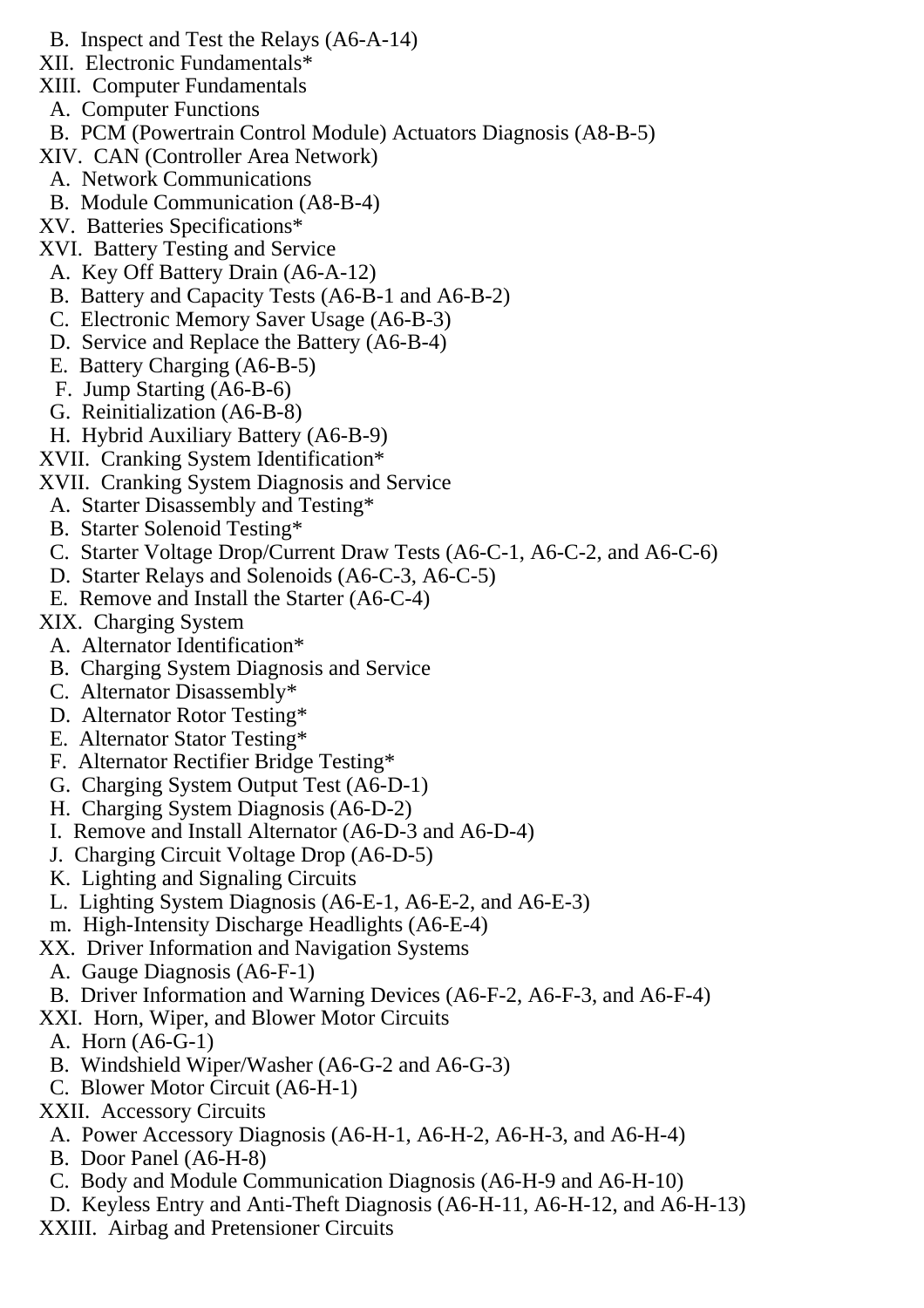A. Airbag Diagnosis (A6-H-5) B. Disarm and Enable Airbags (A6-H-6) XXIV. Audio System Operation and Diagnosis (A6-H-7) \*Topics not specified by NATEF as of Fall 2014

#### **Assignment:**

- 1. Weekly reading (30-70 pages)
- 2. Lab notebook
- 3. Weekly lab exercises and skill tests
- 4. Weekly vehicle component identification
- 5. Weekly lab reports.
- 6. Weekly quizzes,
- 7. One midterm exam
- 8. Final exam

### **Methods of Evaluation/Basis of Grade:**

**Writing:** Assessment tools that demonstrate writing skills and/or require students to select, organize and explain ideas in writing.

None, This is a degree applicable course but assessment tools based on writing are not included because problem solving assessments and skill demonstrations are more appropriate for this course.

**Problem Solving:** Assessment tools, other than exams, that demonstrate competence in computational or noncomputational problem solving skills.

**Skill Demonstrations:** All skill-based and physical demonstrations used for assessment purposes including skill performance exams.

Lab exercises. skills test, component identification

**Exams:** All forms of formal testing, other than skill performance exams.

Quizzes, midterm exam and final exam

**Other:** Includes any assessment tools that do not logically fit into the above categories.

Participation in lab and classroom activities, notebook

## **Representative Textbooks and Materials:**

Automotive Electrical and Engine Performance. 8th ed. Halderman, James. Prentice Hall. 2020

| Writing $0 - 0\%$ |  |
|-------------------|--|
|                   |  |
|                   |  |
|                   |  |

| Lab reports | Problem solving<br>20%<br>$\overline{\phantom{0}}$ |
|-------------|----------------------------------------------------|
|             |                                                    |

| <b>Skill Demonstrations</b> |
|-----------------------------|
| $30 - 50\%$                 |

| Exams       |  |
|-------------|--|
| $30 - 50\%$ |  |

| Other Category |  |
|----------------|--|
| $10 - 15\%$    |  |